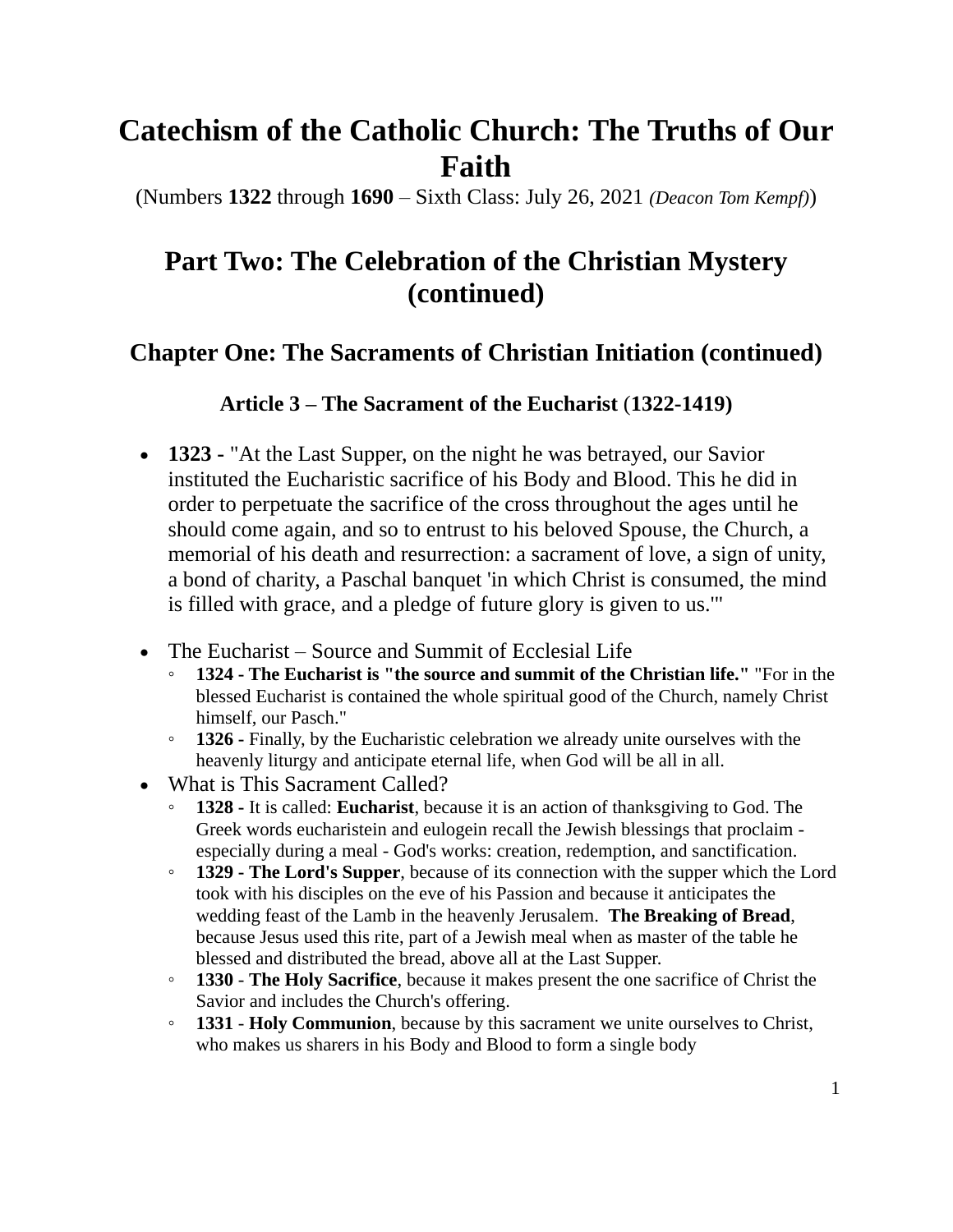- **1332 Holy Mass** (Missa), because the liturgy in which the mystery of salvation is accomplished concludes with the sending forth (missio) of the faithful, so that they may fulfill God's will in their daily lives.
- The Eucharist in the Economy of Salvation
	- **1333** At the heart of the Eucharistic celebration are the **bread and wine** that, by the words of Christ and the invocation of the Holy Spirit, become Christ's Body and Blood.
	- **1335** The miracles of the **multiplication of the loaves**, when the Lord says the blessing, breaks and distributes the loaves through his disciples to feed the multitude, prefigure the superabundance of this unique bread of his Eucharist.
	- **1336** The first announcement of the Eucharist divided the disciples, just as the announcement of the Passion scandalized them: "This is a hard saying; who can listen to it?" The Eucharist and the Cross are stumbling blocks. It is the same mystery and it never ceases to be an occasion of division. "**Will you also go away?**"
	- **1337** Jesus instituted the Eucharist as the memorial of his death and Resurrection, and commanded his apostles to celebrate it until his return; "thereby he constituted them priests of the New Testament."
	- **1342** From the beginning the Church has been faithful to the Lord's command. Of the Church of Jerusalem it is written:

They devoted themselves to the apostles' teaching and fellowship, to the breaking of bread and the prayers.... Day by day, attending the temple together and breaking bread in their homes, they partook of food with glad and generous hearts.

- **1343** It was above all on "**the first day of the week**," **Sunday**, the day of Jesus' resurrection, that the Christians met "to break bread." From that time on down to our own day the celebration of the Eucharist has been continued so that today we encounter it everywhere in the Church with the same fundamental structure. It remains the center of the Church's life.
- The Liturgical Celebration of the Eucharist
	- **1345** As early as the second century we have the witness of St. Justin Martyr for the basic lines of the order of the Eucharistic celebration. They have stayed the same until our own day for all the great liturgical families. St. Justin wrote to the pagan emperor Antoninus Pius (138-161) around the year 155, explaining what Christians did:

**On the day we call the day of the sun**, all who dwell in the city or country gather in the same place.

The memoirs of the apostles and the writings of the prophets are read, as much as time permits. When the reader has finished, he who presides over those gathered admonishes and challenges them to imitate these beautiful things.

Then we all rise together and offer prayers\* for ourselves . . .and for all others, wherever they may be, so that we may be found righteous by our life and actions, and faithful to the commandments, so as to obtain eternal salvation.

When the prayers are concluded we exchange the kiss.

Then someone brings bread and a cup of water and wine mixed together to him who presides over the brethren.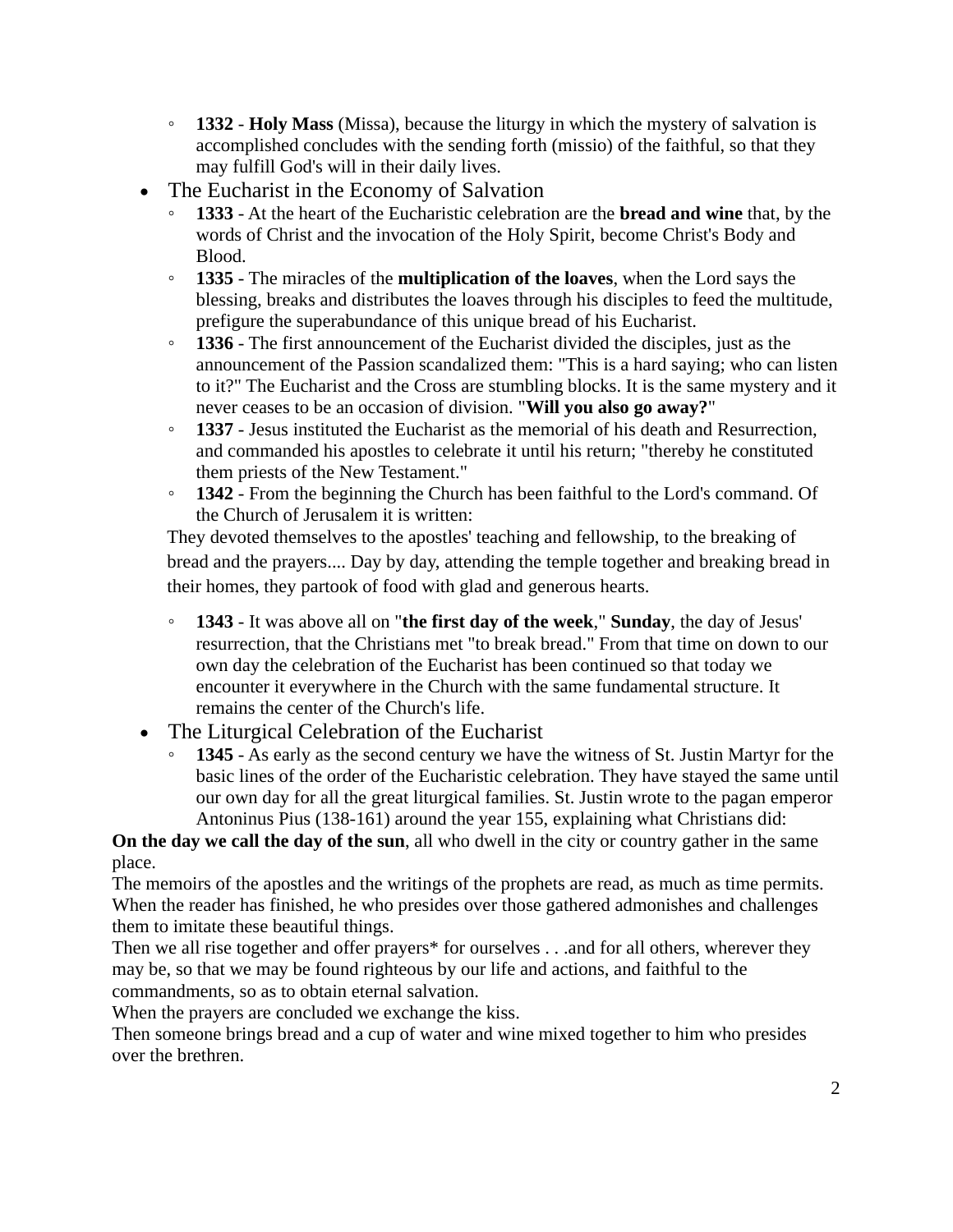He takes them and offers praise and glory to the Father of the universe, through the name of the Son and of the Holy

Spirit and for a considerable time he gives thanks (in Greek: eucharistian) that we have been judged worthy of these gifts.

When he has concluded the prayers and thanksgivings, all present give voice to an acclamation by saying: 'Amen.'

When he who presides has given thanks and the people have responded, those whom we call deacons give to those present the "eucharisted" bread, wine and water and take them to those who are absent.

◦ **1346** - **The liturgy of the Eucharist unfolds according to a fundamental structure** which has been preserved throughout the centuries down to our own day. It displays two great parts that form a fundamental unity:

- the gathering, the liturgy of the Word, with readings, homily and general intercessions;

- the liturgy of the Eucharist, with the presentation of the bread and wine, the consecratory thanksgiving, and communion.

The liturgy of the Word and liturgy of the Eucharist together form "one single act of worship"; The Eucharistic table set for us is the table both of the Word of God and of the Body of the Lord.

- **1355** Because this bread and wine have been made Eucharist ("eucharisted," according to an ancient expression), "we call this food Eucharist, and **no one may take part in it unless he believes that what we teach is true**, has received baptism for the forgiveness of sins and new birth, and lives in keeping with what Christ taught."
- The Sacramental Sacrifice: Thanksgiving, Memorial, Presence
	- **1356** "Do this in remembrance of me."
	- **1357** We carry out this command of the Lord by celebrating the memorial of his sacrifice. In so doing, we offer to the Father what he has himself given us: the gifts of his creation, bread and wine which, by the power of the Holy Spirit and by the words of Christ, have become the body and blood of Christ. Christ is thus really and mysteriously made present.
	- **1358** We must therefore consider the Eucharist as: thanksgiving and praise to the Father;
		- the sacrificial memorial of Christ and his Body;
		- the presence of Christ by the power of his word and of his Spirit.
	- **1362** The Eucharist is the memorial of Christ's Passover, the making present and the sacramental offering of his unique sacrifice, in the liturgy of the Church which is his Body.
	- **1363** In the sense of Sacred Scripture the memorial is not merely the recollection of past events but the proclamation of the mighty works wrought by God for men. In the liturgical celebration of these events, they become in a certain way present and real.
	- **1364** In the New Testament, the memorial takes on new meaning. When the Church celebrates the Eucharist, she commemorates Christ's Passover, and it is made present the sacrifice Christ offered once for all on the cross remains ever present. "As often as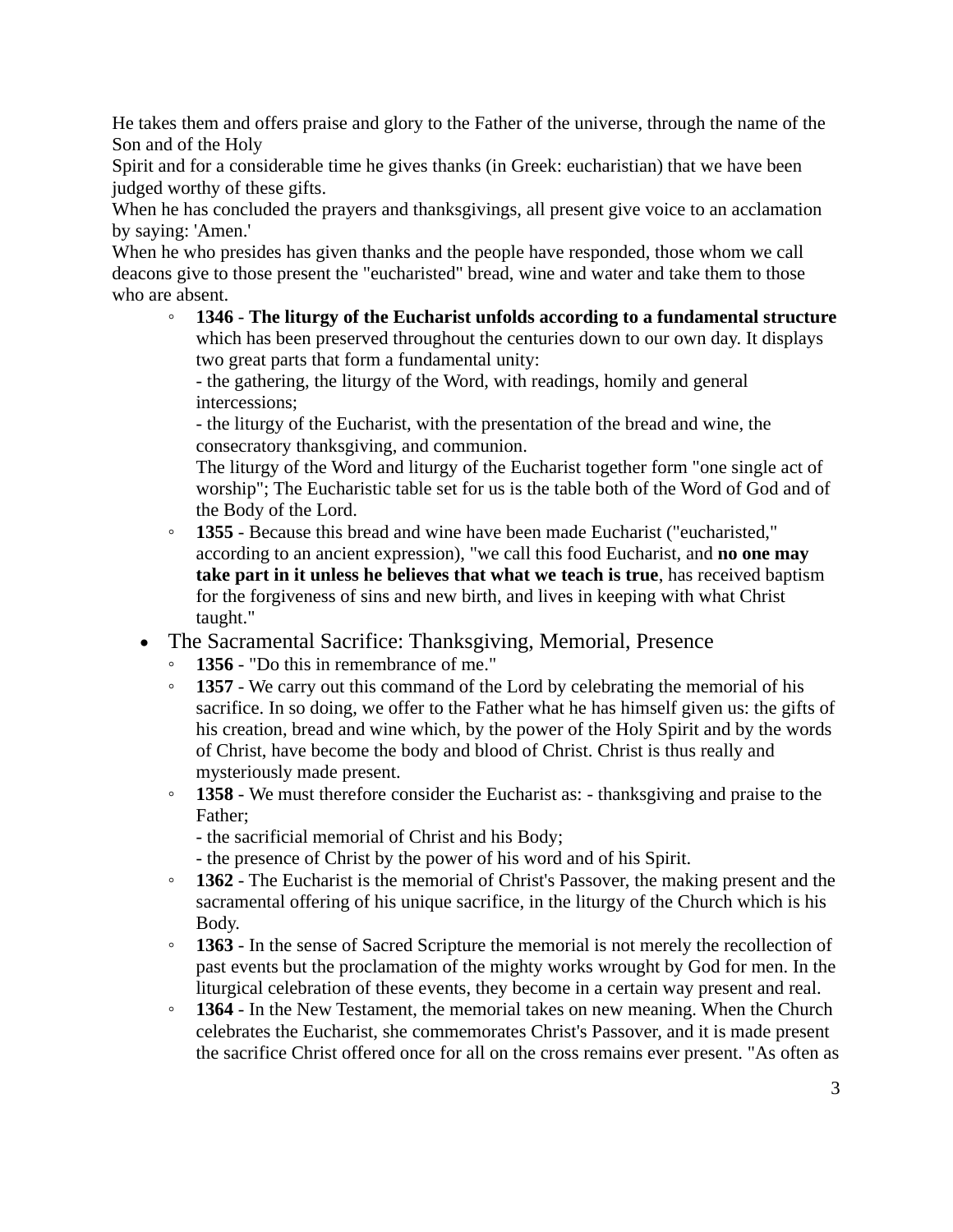the sacrifice of the Cross by which 'Christ our Pasch has been sacrificed' is celebrated on the altar, the work of our redemption is carried out."

- **1366** The Eucharist is thus a sacrifice because it re-presents (makes present) the sacrifice of the cross, because it is its memorial and because it applies its fruit.
- **1367** The sacrifice of Christ and the sacrifice of the Eucharist are one single sacrifice: "The victim is one and the same: the same now offers through the ministry of priests, who then offered himself on the cross; only the manner of offering is different." "In this divine sacrifice which is celebrated in the Mass, the same Christ who offered himself once in a bloody manner on the altar of the cross is contained and is offered in an unbloody manner."
- **1368** In the Eucharist the sacrifice of Christ becomes also the sacrifice of the members of his Body. the lives of the faithful, their praise, sufferings, prayer, and work, are united with those of Christ and with his total offering, and so acquire a new value.
- **1370** To the offering of Christ are united not only the members still here on earth, but also those already in the glory of heaven.
- **1371** The Eucharistic sacrifice is also offered for the faithful departed who "have died in Christ but are not yet wholly purified,  $\frac{191}{191}$  $\frac{191}{191}$  $\frac{191}{191}$  so that they may be able to enter into the light and peace of Christ.
- **1374** The mode of Christ's presence under the Eucharistic species is unique. . . In the most blessed sacrament of the Eucharist "the body and blood, together with the soul and divinity, of our Lord Jesus Christ and, therefore, the whole Christ is truly, really, and substantially contained."
- **1375** It is by the conversion of the bread and wine into Christ's body and blood that Christ becomes present in this sacrament. the Church Fathers strongly affirmed the faith of the Church in the efficacy of the Word of Christ and of the action of the Holy Spirit to bring about this conversion.
- **1377** The Eucharistic presence of Christ begins at the moment of the consecration and endures as long as the Eucharistic species subsist.
- **1378** *Worship of the Eucharist*. In the liturgy of the Mass we express our faith in the real presence of Christ under the species of bread and wine by, among other ways, genuflecting or bowing deeply as a sign of adoration of the Lord. "The Catholic Church has always offered and still offers to the sacrament of the Eucharist the cult of adoration, not only during Mass, but also outside of it, reserving the consecrated hosts with the utmost care, exposing them to the solemn veneration of the faithful, and carrying them in procession."
- **1381** "That in this sacrament are the true Body of Christ and his true Blood is something that 'cannot be apprehended by the senses,' says St. Thomas, 'but only by faith, which relies on divine authority.' For this reason, in a commentary on Luke 22:19 ('This is my body which is given for you.'), St. Cyril says: 'Do not doubt whether this is true, but rather receive the words of the Savior in faith, for since he is the truth, he cannot lie.'"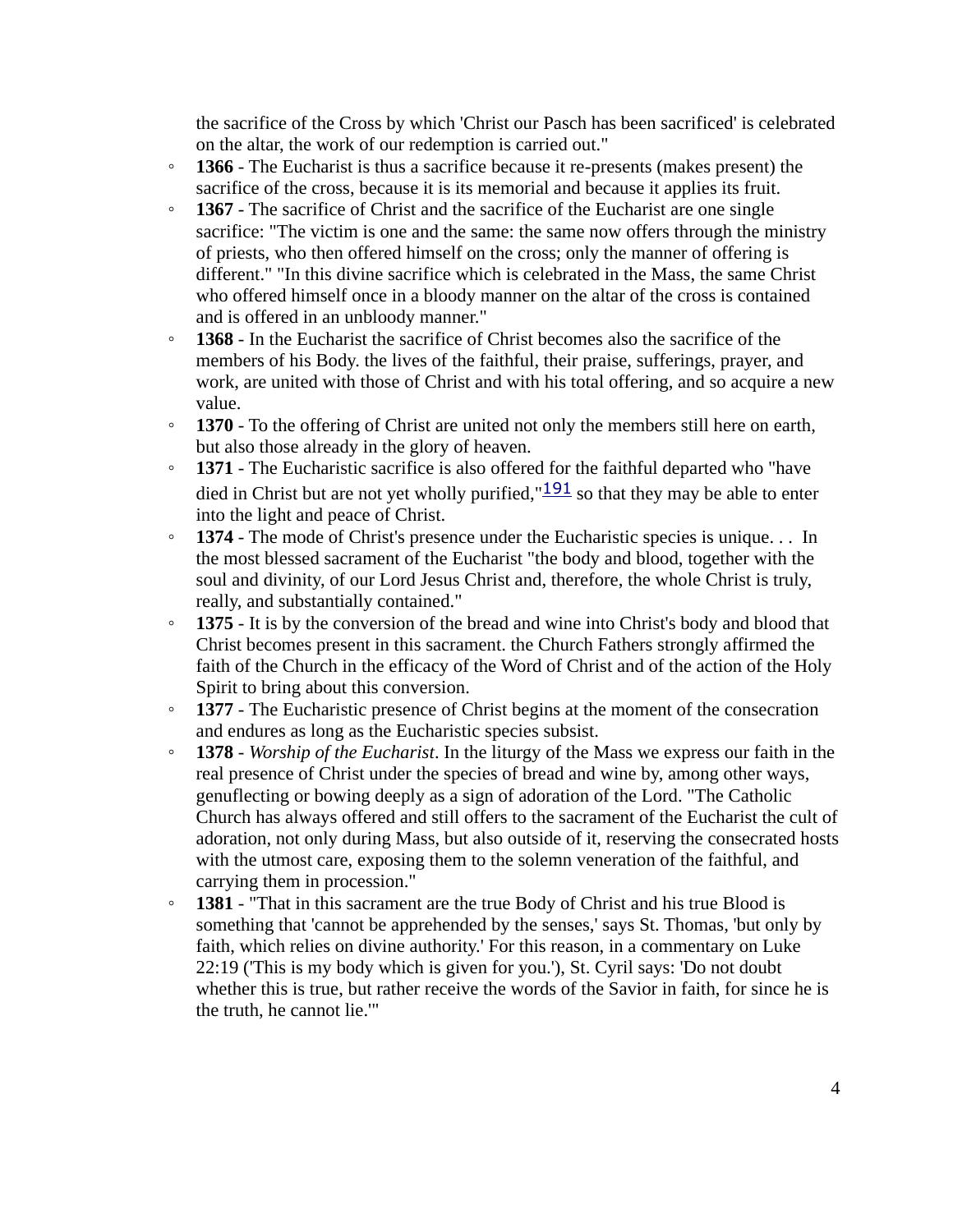#### • The Paschal Banquet

- **1382** The Mass is at the same time, and inseparably, the sacrificial memorial in which the sacrifice of the cross is perpetuated and the sacred banquet of communion with the Lord's body and blood. But the celebration of the Eucharistic sacrifice is wholly directed toward the intimate union of the faithful with Christ through communion. **To receive communion is to receive Christ himself who has offered himself for us.**
- **1383 The altar**, around which the Church is gathered in the celebration of the Eucharist, represents the two aspects of the same mystery: the altar of the sacrifice and the table of the Lord. This is all the more so since the Christian altar is the symbol of Christ himself, present in the midst of the assembly of his faithful, both as the victim offered for our reconciliation and as food from heaven who is giving himself to us.
- 1384 The Lord addresses an invitation to us, urging us to receive him in the sacrament of the Eucharist: "Truly, I say to you, unless you eat the flesh of the Son of man and drink his blood, you have no life in you."
- **1385** To respond to this invitation we must prepare ourselves for so great and so holy a moment. St. Paul urges us to examine our conscience: "Whoever, therefore, eats the bread or drinks the cup of the Lord in an unworthy manner will be guilty of profaning the body and blood of the Lord. Let a man examine himself, and so eat of the bread and drink of the cup. For any one who eats and drinks without discerning the body eats and drinks judgment upon himself." Anyone conscious of a grave sin must receive the sacrament of Reconciliation before coming to communion.
- **1387 To prepare for worthy reception of this sacrament**, the faithful should observe the fast required in their Church. Bodily demeanor (gestures, clothing) ought to convey the respect, solemnity, and joy of this moment when Christ becomes our guest.
- **1391 T**he principal fruit of receiving the Eucharist in Holy Communion is an intimate union with Christ Jesus.
- **1392** This growth in Christian life needs the nourishment of Eucharistic Communion, the bread for our pilgrimage until the moment of death, when it will be given to us as viaticum.
- **1394** By giving himself to us Christ revives our love and enables us to break our disordered attachments to creatures and root ourselves in him.
- **1395** The more we share the life of Christ and progress in his friendship, the more difficult it is to break away from him by mortal sin.
- **1396** Communion renews, strengthens, and deepens this incorporation into the Church, already achieved by Baptism.
- **1400** Ecclesial communities derived from the Reformation and separated from the Catholic Church, "have not preserved the proper reality of the Eucharistic mystery in its fullness, especially because of the absence of the sacrament of Holy Orders." It is for this reason that Eucharistic intercommunion with these communities is not possible for the Catholic Church.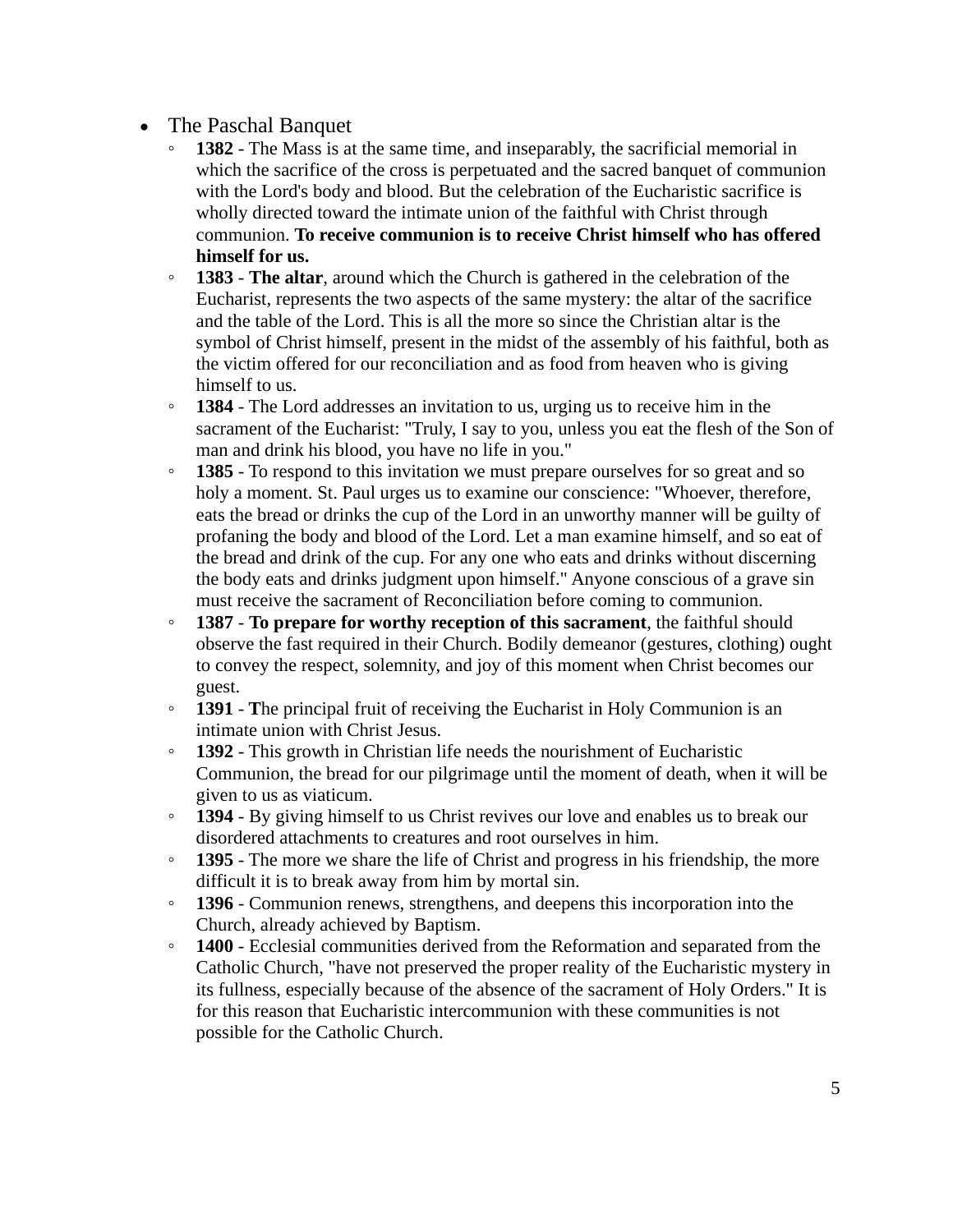- The Eucharist "Pledge of the Glory to Come"
	- **1403** At the Last Supper the Lord himself directed his disciples' attention toward the fulfillment of the Passover in the kingdom of God: "I tell you I shall not drink again of this fruit of the vine until that day when I drink it new with you in my Father's kingdom." Whenever the Church celebrates the Eucharist she remembers this promise and turns her gaze "to him who is to come." In her prayer she calls for his coming: "Marana tha!" "Come, Lord Jesus!" "May your grace come and this world pass away!"
	- **1405** There is no surer pledge or dearer sign of this great hope in the new heavens and new earth "in which righteousness dwells," [than the Eucharist. Every time this](https://www.vatican.va/archive/ENG0015/__P43.HTM#$1O0)  [mystery is celebrated, "the work of our redemption is carried on" and we "break the](https://www.vatican.va/archive/ENG0015/__P43.HTM#$1O0)  [one bread that provides the medicine of immortality, the antidote for death, and the](https://www.vatican.va/archive/ENG0015/__P43.HTM#$1O0)  [food that makes us live for ever in Jesus Christ."](https://www.vatican.va/archive/ENG0015/__P43.HTM#$1O0)

## **Chapter Two: The Sacraments of Healing**

#### **Article 4 – The Sacrament of Penance and Reconciliation (1420-1498)**

- **1420** Through the sacraments of Christian initiation, man receives the new life of Christ. . . . This new life as a child of God can be weakened and even lost by sin.
- **1421** The Lord Jesus Christ, physician of our souls and bodies, who forgave the sins of the paralytic and restored him to bodily health, has willed that his Church continue, in the power of the Holy Spirit, **his work of healing and salvation**, even among her own members. **This is the purpose of the two sacraments of healing**: the sacrament of Penance and the sacrament of Anointing of the Sick.
- What is This Sacrament Called?
	- **1423, 1424** The sacrament of "conversion," "Penance," "confession," "forgiveness." "Reconciliation."
- Why a Sacrament of Reconciliation After Baptism?
	- **1426** Conversion to Christ, the new birth of Baptism, the gift of the Holy Spirit and the Body and Blood of Christ received as food have made us "holy and without blemish," just as the Church herself, the Bride of Christ, is "holy and without blemish." Nevertheless the new life received in Christian initiation has not abolished the frailty and weakness of human nature, nor the inclination to sin that tradition calls concupiscence, which remains in the baptized such that with the help of the grace of Christ they may prove themselves in the struggle of Christian life. This is the struggle of conversion directed toward holiness and eternal life to which the Lord never ceases to call us.
- The Conversion of the Baptized
	- **1427** Jesus' calls to conversion is an essential part of the proclamation of the kingdom. . . . Baptism is the principal place for the first and fundamental conversion.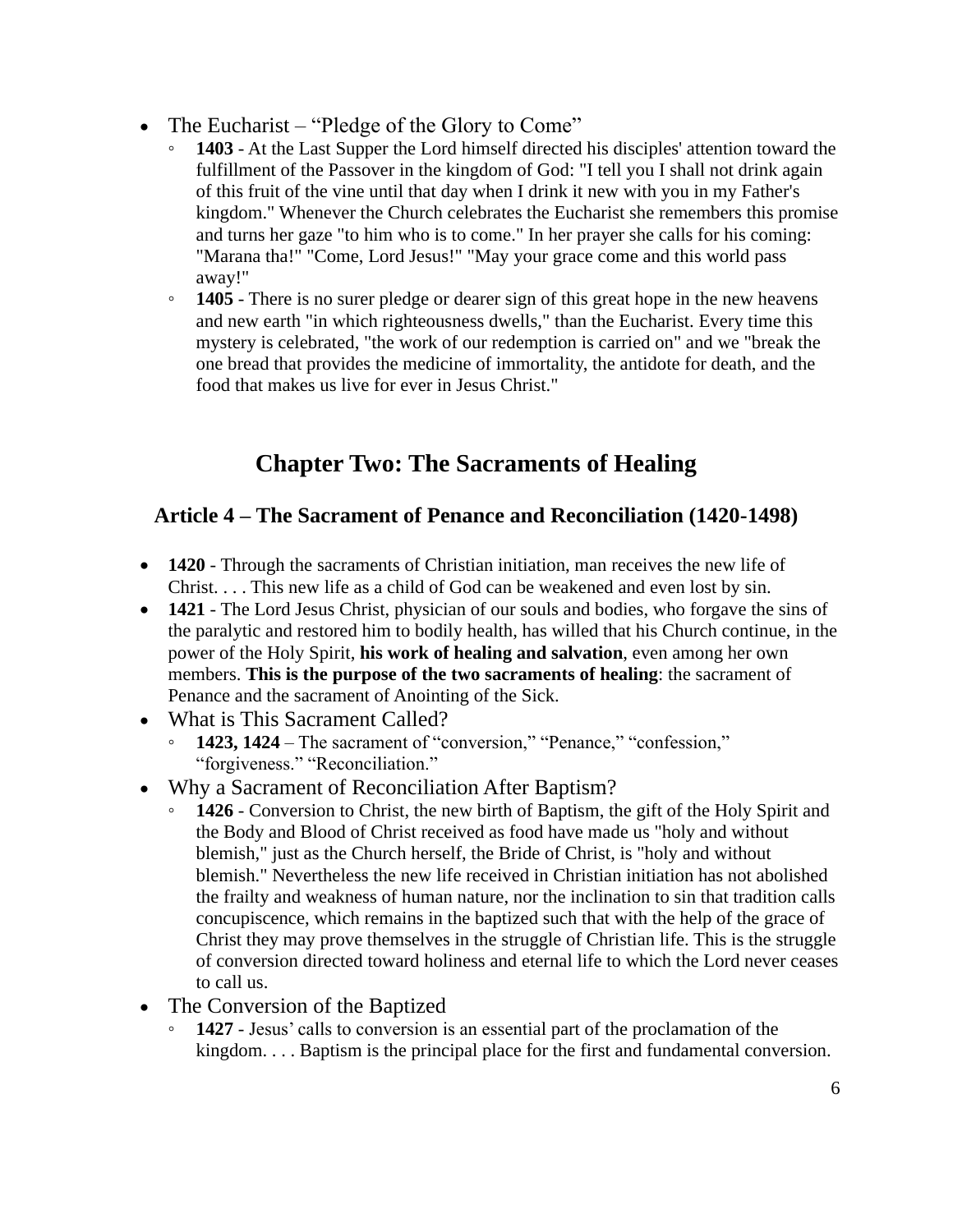It is by faith in the Gospel and by Baptism that one renounces evil and gains salvation, that is, the forgiveness of all sins and the gift of new life.

- **1428** Christ's call to conversion continues to resound in the lives of Christians. This second conversion is an uninterrupted task for the whole Church who, "clasping sinners to her bosom, (is) at once holy and always in need of purification, (and) follows constantly the path of penance and renewal." This endeavor of conversion is not just a human work. It is the movement of a "contrite heart," drawn and moved by grace to respond to the merciful love of God who loved us first.
- Interior Penance
	- **1431** Interior repentance is a radical reorientation of our whole life, a return, a conversion to God with all our heart, an end of sin, a turning away from evil, with repugnance toward the evil actions we have committed. At the same time it entails the desire and resolution to change one's life, with hope in God's mercy and trust in the help of his grace. This conversion of heart is accompanied by a salutary pain and sadness which the Fathers called animi cruciatus (affliction of spirit) and compunctio cordis (repentance of heart).
	- **1432** The human heart is heavy and hardened. God must give man a new heart. Conversion is first of all a work of the grace of God who makes our hearts return to him: "Restore us to thyself, O LORD, that we may be restored!" God gives us the strength to begin anew. **It is in discovering the greatness of God's love** that our heart is shaken by the horror and weight of sin and begins to fear offending God by sin and being separated from him. the human heart is converted by looking upon him whom our sins have pierced:

#### **Let us fix our eyes on Christ's blood and understand how precious it is to his Father, for, poured out for our salvation it has brought to the whole world the grace of repentance.**

- The Many Forms of Penance in Christian Life
	- **1434** The interior penance of the Christian can be expressed in many and various ways. Scripture and the Fathers insist above all on three forms, **fasting**, **prayer**, and **almsgiving**, which express conversion in relation to oneself, to God, and to others.
	- **1435** Conversion is accomplished in daily life by gestures of reconciliation, concern for the poor, the exercise and defense of justice and right, by the admission of faults to one's brethren, fraternal correction, revision of life, examination of conscience, spiritual direction, acceptance of suffering, endurance of persecution for the sake of righteousness. **Taking up one's cross each day and following Jesus is the surest way of penance**.
	- **1436 Eucharist and Penance**. Daily conversion and penance find their source and nourishment in the Eucharist, for in it is made present the sacrifice of Christ which has reconciled us with God. Through the Eucharist those who live from the life of Christ are fed and strengthened. "It is a remedy to free us from our daily faults and to preserve us from mortal sins."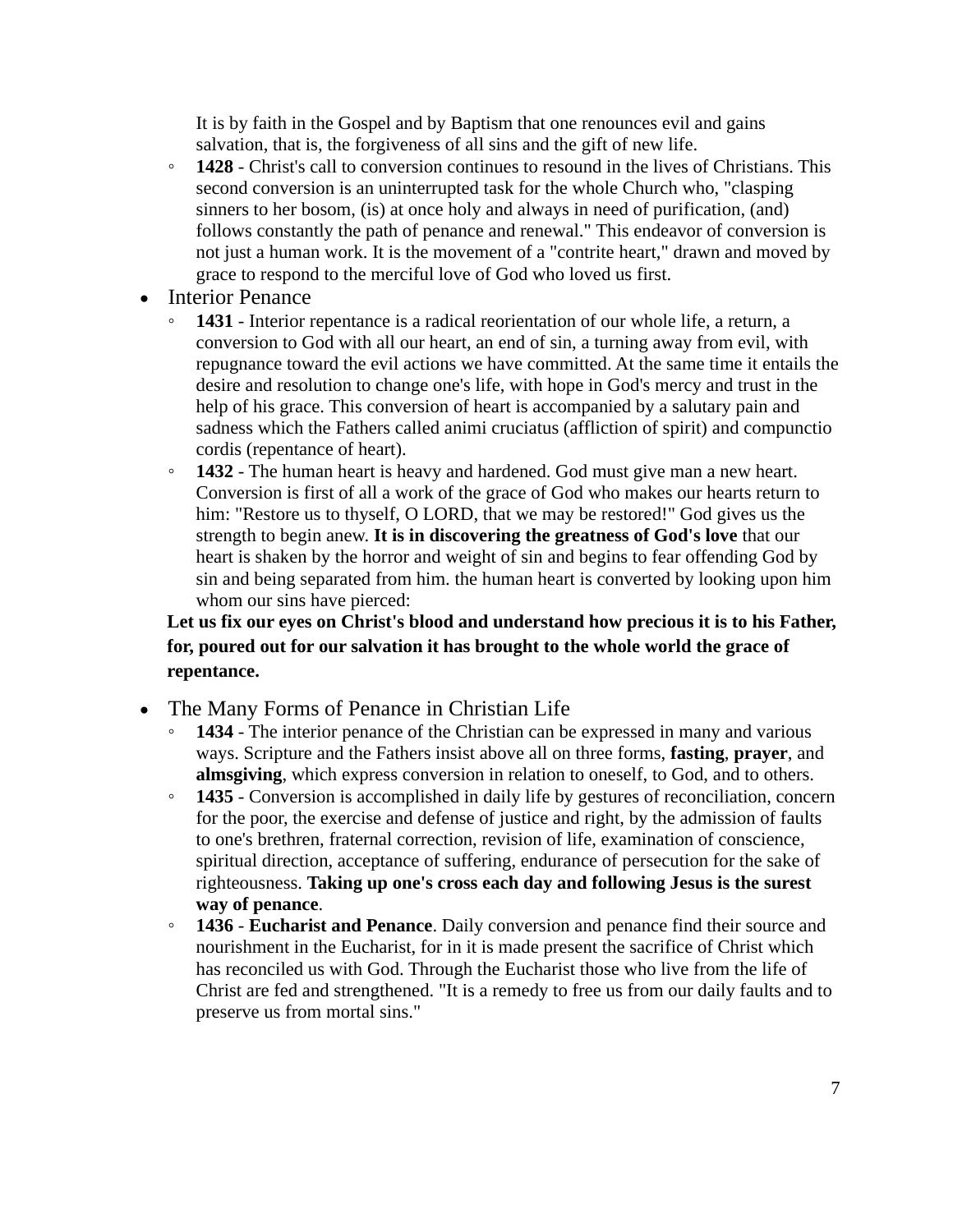- **1437** Reading Sacred Scripture, praying the Liturgy of the Hours and the Our Father - **every sincere act of worship or devotion revives the spirit of conversion and repentance** within us and contributes to the forgiveness of our sins.
- The Sacrament of Penance and Reconciliation
	- **1440** Sin is before all else an offense against God, a rupture of communion with him.
	- **1441** Only God forgives sins. . . . Further, by virtue of his [Jesus] divine authority he gives this power to men to exercise in his name. $\frac{4}{3}$  $\frac{4}{3}$  $\frac{4}{3}$
	- **1445** The words bind and loose mean: whomever you exclude from your communion, will be excluded from communion with God; whomever you receive anew into your communion, God will welcome back into his. Reconciliation with the Church is inseparable from reconciliation with God.
	- **1446** Christ instituted the sacrament of Penance for all sinful members of his Church: above all for those who, since Baptism, have fallen into grave sin, and have thus **lost their baptismal grace** and wounded ecclesial communion.
- The Acts of the Penitent
	- **1450** "**Penance requires** . . . the sinner to endure all things willingly, be contrite of heart, confess with the lips, and practice complete humility and fruitful satisfaction."
	- **1454** The reception of this sacrament ought to be prepared for by an examination of conscience made in the light of the Word of God.
	- **1456 Confession to a priest** is an essential part of the sacrament of Penance.
	- **1457** According to the Church's command, "after having attained the age of discretion, each of the faithful is bound by an obligation faithfully to confess serious sins at least once a year." **Anyone who is aware of having committed a mortal sin must not receive Holy Communion**, even if he experiences deep contrition, without having first received sacramental absolution, unless he has a grave reason for receiving Communion and there is no possibility of going to confession. **Children must go to the sacrament of Penance before receiving Holy Communion for the first time.**
- The Minister of This Sacrament
	- **1461** Bishops and priests, by virtue of the sacrament of Holy Orders, have the power to forgive all sins "in the name of the Father, and of the Son, and of the Holy Spirit."
	- **1463** Certain particularly grave sins incur excommunication.
	- **1466 The confessor is not the master of God's forgiveness, but its servant**. The minister of this sacrament should unite himself to the intention and charity of Christ. He should have a proven knowledge of Christian behavior, experience of human affairs, respect and sensitivity toward the one who has fallen; he must love the truth, be faithful to the Magisterium of the Church, and lead the penitent with patience toward healing and full maturity. He must pray and do penance for his penitent, entrusting him to the Lord's mercy.
- The Effects of this Sacrament
	- **1468** "The whole power of the sacrament of Penance consists in restoring us to God's grace and joining us with him in an intimate friendship."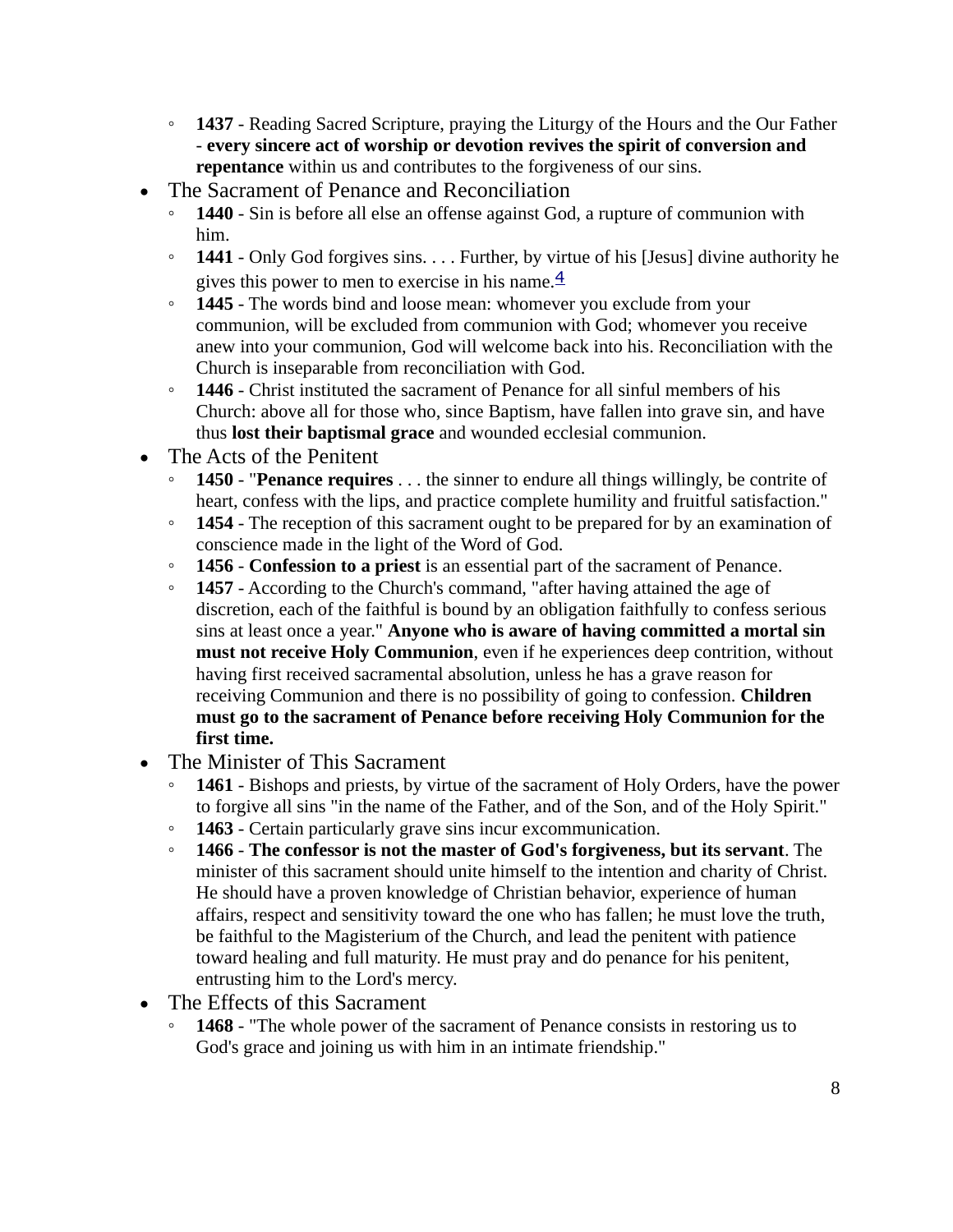- **1470** It is now, in this life, that we are offered the choice between life and death, and it is only by the road of conversion that we can enter the Kingdom, from which one is excluded by grave sin. In converting to Christ through penance and faith, the sinner passes from death to life and "does not come into judgment."
- Indulgences
	- 1471 An indulgence is a remission before God of the temporal punishment due to sins whose guilt has already been forgiven, which the faithful Christian who is duly disposed gains under certain prescribed conditions through the action of the Church which, as the minister of redemption, dispenses and applies with authority the treasury of the satisfactions of Christ and the saints."

"An indulgence is partial or plenary according as it removes either part or all of the temporal punishment due to sin." Indulgences may be applied to the living or the dead.

- **1472** To understand this doctrine and practice of the Church, it is necessary to understand that sin has a double consequence. **Grave sin deprives us of communion with God and therefore makes us incapable of eternal life**, the privation of which is called the "eternal punishment" of sin. On the other hand every sin, even venial, entails an unhealthy attachment to creatures, which must be purified either here on earth, or after death in **the state called Purgatory**. This purification frees one from what is called the "temporal punishment" of sin. These two punishments must not be conceived of as a kind of vengeance inflicted by God from without, but as following from the very nature of sin. A conversion which proceeds from a fervent charity can attain the complete purification of the sinner in such a way that no punishment would remain.
- The Celebration of the Sacrament of Penance
	- **1480** Like all the sacraments, Penance is a liturgical action. The elements of the celebration are ordinarily these: a greeting and blessing from the priest, reading the word of God to illuminate the conscience and elicit contrition, and an exhortation to repentance; the confession, which acknowledges sins and makes them known to the priest; the imposition and acceptance of a penance; the priest's absolution; a prayer of thanksgiving and praise and dismissal with the blessing of the priest.
	- **1483** In case of grave necessity recourse may be had to a communal celebration of reconciliation with general confession and general absolution. . . . for the absolution to be valid the faithful must have the intention of individually confessing their sins in the time required.
	- **1484** "Individual, integral confession and absolution remain **the only ordinary way** for the faithful to reconcile themselves with God and the Church, unless physical or moral impossibility excuses from this kind of confession."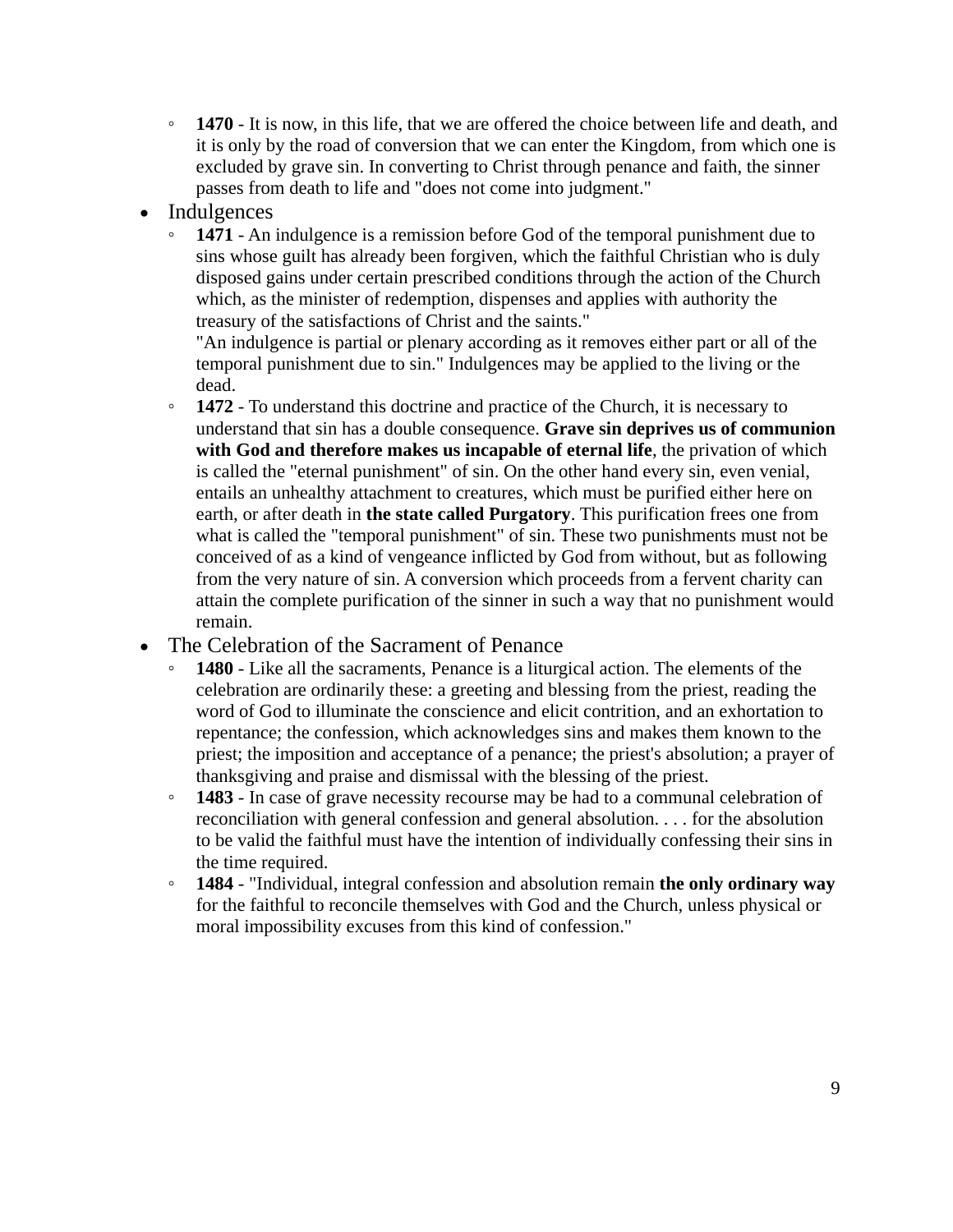#### **Article 5 – The Anointing of the Sick (1499-1532)**

- Its Foundations in the Economy of Salvation
	- **1500, 1501** Every illness can make us glimpse death. . . . Very often illness provokes a search for God and a return to him.
	- **1505** By his passion and death on the cross Christ has given a new meaning to suffering: it can henceforth configure us to him and unite us with his redemptive Passion.
	- **1506** "So they went out and preached that men should repent. and they cast out many demons, and anointed with oil many that were sick and healed them."
	- **1510** "Is any among you sick? Let him call for the elders [presbyters] of the Church and let them pray over him, anointing him with oil in the name of the Lord; and the prayer of faith will save the sick man, and the Lord will raise him up; and if he has committed sins, he will be forgiven." Tradition has recognized in this rite one of the seven sacraments.
- Who Receives and Who Administers This sacrament?
	- **1516** Only priests (bishops and presbyters) are ministers of the Anointing of the Sick. It is the duty of pastors to instruct the faithful on the benefits of this sacrament. The faithful should encourage the sick to call for a priest to receive this sacrament. The sick should prepare themselves to receive it with good dispositions, assisted by their pastor and the whole ecclesial community, which is invited to surround the sick in a special way through their prayers and fraternal attention.
- How is This Sacrament Celebrated?
	- **1517** Like all the sacraments the Anointing of the Sick is a liturgical and communal celebration, whether it takes place in the family home, a hospital or church, for a single sick person or a whole group of sick persons. It is very fitting to celebrate it within the Eucharist, the memorial of the Lord's Passover.
	- **1519** The celebration of the sacrament includes the following principal elements: the "priests of the Church" - in silence - lay hands on the sick; they pray over them in the faith of the Church - this is the epiclesis proper to this sacrament; they then anoint them with oil blessed, if possible, by the bishop.
- The Effects of the Celebration of This Sacrament
	- 1520 A particular gift of the Holy Spirit. the first grace of this sacrament is one of **strengthening, peace and courage** to overcome the difficulties that go with the condition of serious illness or the frailty of old age.
	- **1521 Union with the passion of Christ**. . . . Suffering, a consequence of original sin, acquires a new meaning; it becomes a participation in the saving work of Jesus.
	- **1523** A preparation for the final journey. . . . The Anointing of the Sick completes our conformity to the death and Resurrection of Christ, just as Baptism began it. . . . This last anointing fortifies the end of our earthly life like a solid rampart for the final struggles before entering the Father's house.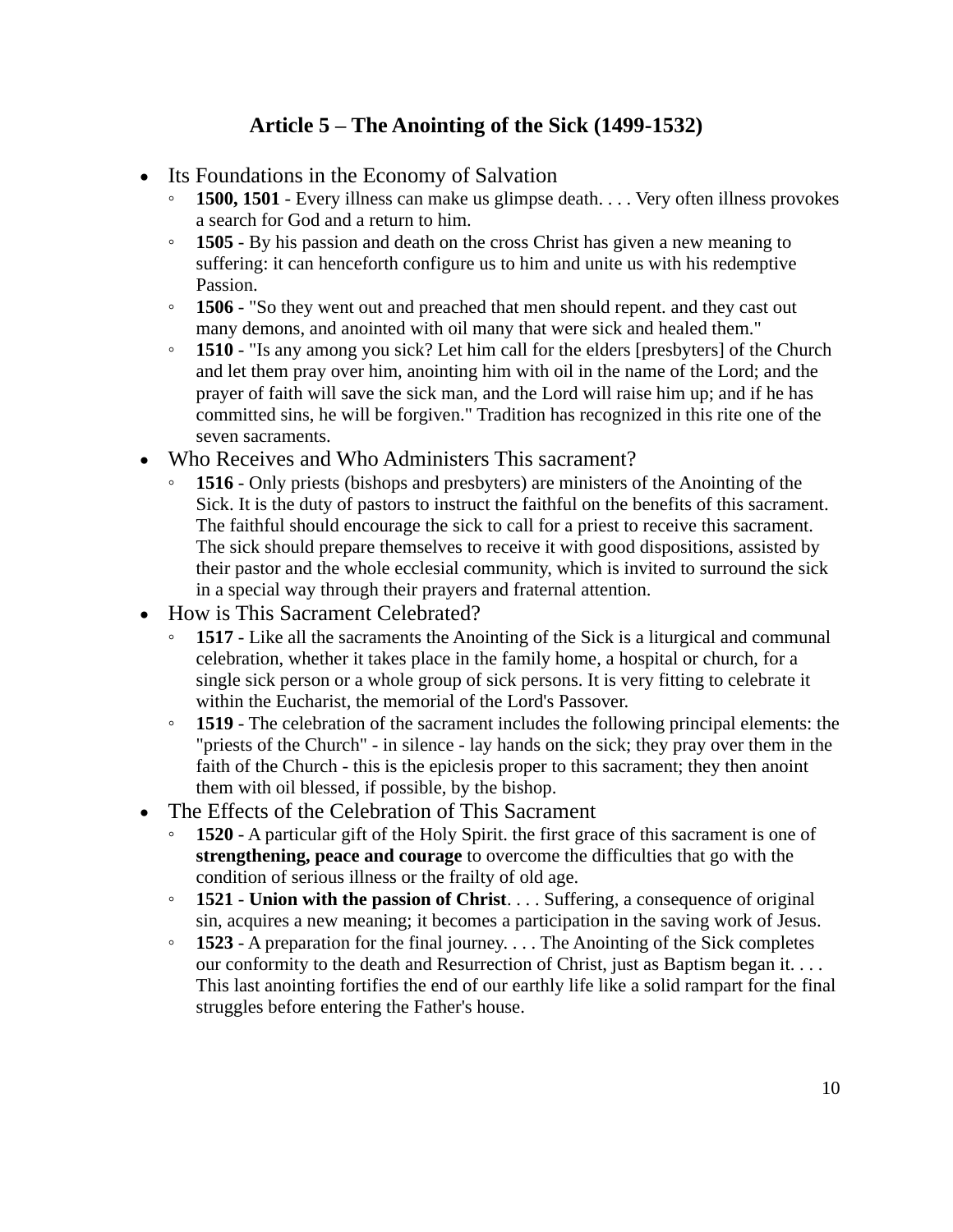- Viaticum, the Last Sacrament of the Christian
	- **1524** In addition to the Anointing of the Sick, the Church offers those who are about to leave this life the Eucharist as viaticum.
	- **1525** Thus, just as the sacraments of Baptism, Confirmation, and the Eucharist form a unity called "the sacraments of Christian initiation," so too it can be said that Penance, the Anointing of the Sick and the Eucharist as viaticum constitute at the end of Christian life "the sacraments that prepare for our heavenly homeland" or the sacraments that complete the earthly pilgrimage.

## **Chapter Three: The Sacraments at the Service of Communion**

#### **Article 6 – The Sacrament of Holy Orders (1533-1600)**

- **1536** Holy Orders is the sacrament through which the mission entrusted by Christ to his apostles continues to be exercised in the Church until the end of time: thus it is the sacrament of apostolic ministry. It includes three degrees: episcopate, presbyterate, and diaconate.
- Why is this Sacrament Called "Orders"?
	- **1537** The word order in Roman antiquity designated an established civil body, especially a governing body.
	- **1538** Today the word "**ordination**" is reserved for the sacramental act which integrates a man into the order of bishops, presbyters, or deacons, and goes beyond a simple election, designation, delegation, or institution by the community, for it confers a gift of the Holy Spirit that permits the exercise of a "sacred power" which can come only from Christ himself through his Church.
- The Sacrament of Holy Orders in the Economy of Salvation
	- **1544** Everything that the priesthood of the Old Covenant prefigured finds its fulfillment in Christ Jesus, the "one mediator between God and men."
	- **1545** The redemptive sacrifice of Christ is unique, accomplished once for all; yet it is made present in the Eucharistic sacrifice of the Church. The same is true of the one priesthood of Christ; it is made present through the ministerial priesthood without diminishing the uniqueness of Christ's priesthood: "Only Christ is the true priest, the others being only his ministers."
	- **1547** The ministerial priesthood is at the service of the common priesthood. It is directed at the unfolding of the baptismal grace of all Christians. The ministerial priesthood is a means by which Christ unceasingly builds up and leads his Church. For this reason it is transmitted by its own sacrament, the sacrament of Holy Orders.
	- **1548** Christ is the source of all priesthood: the priest of the old law was a figure of Christ, and the priest of the new law acts in the person of Christ.
	- **1550** This presence of Christ in the minister is not to be understood as if the latter were preserved from all human weaknesses, the spirit of domination, error, even sin.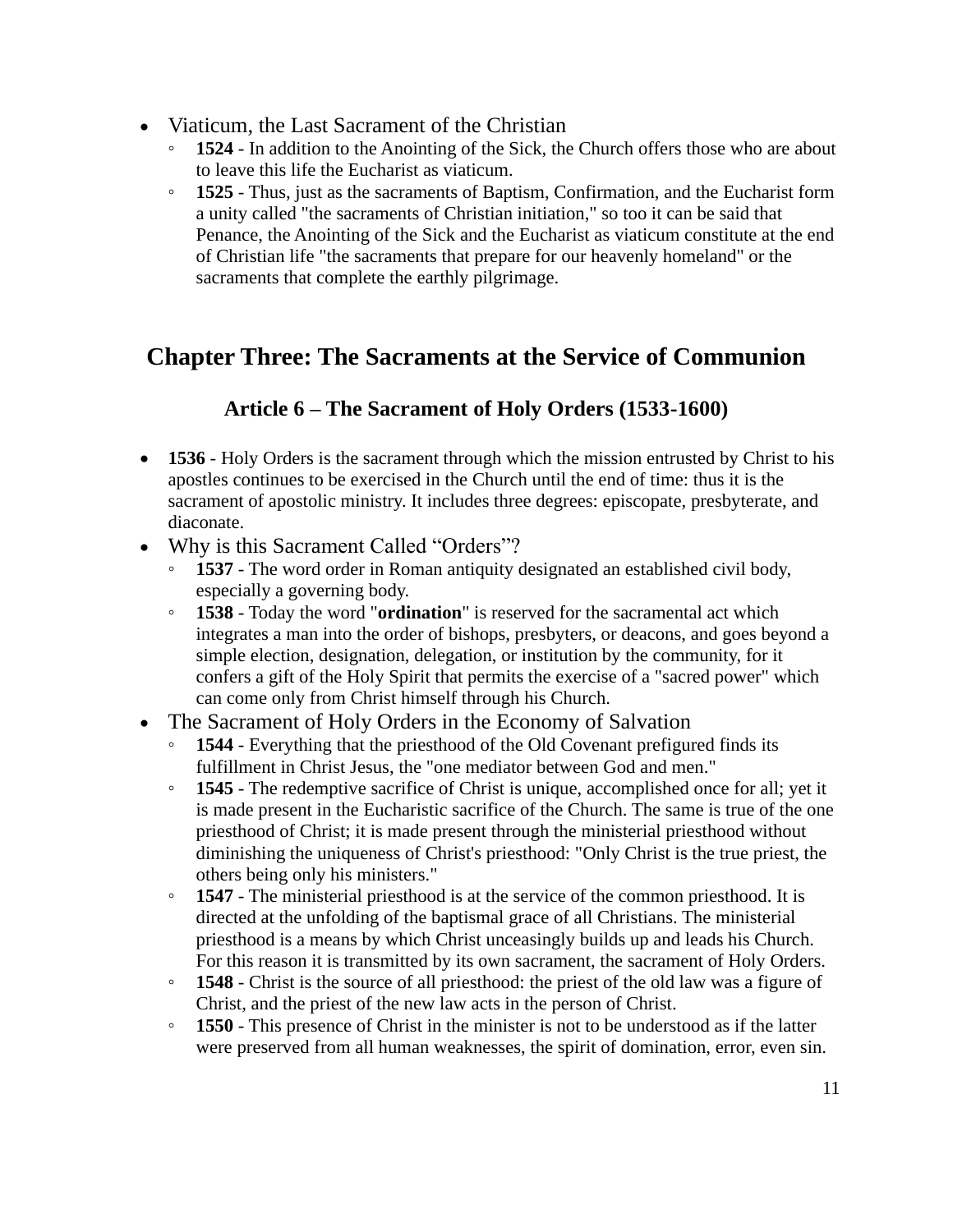The power of the Holy Spirit does not guarantee all acts of ministers in the same way. While this guarantee extends to the sacraments, so that even the minister's sin cannot impede the fruit of grace, in many other acts the minister leaves human traces that are not always signs of fidelity to the Gospel and consequently can harm the apostolic fruitfulness of the Church.

- **1551** The sacrament of Holy Orders communicates a "sacred power" which is none other than that of Christ.
- The Three Degrees of the Sacrament of Holy Orders
	- **1554** "The divinely instituted ecclesiastical ministry is exercised in different degrees by those who even from ancient times have been called **bishops**, **priests**, and **deacons**."
	- **1558** Bishops, in an eminent and visible manner, take the place of Christ himself, teacher, shepherd, and priest, and act as his representative."
	- **1562** "The function of the bishops' ministry was handed over in a subordinate degree to **priests** so that they might be appointed in the order of the priesthood and be co-workers of the episcapal order for the proper fulfillment of the apostolic mission that had been entrusted to it by Christ."
	- **1563** Through that sacrament [Holy Orders] priests by the anointing of the Holy Spirit are signed with a special character and so are configured to Christ the priest in such a way that they are able to act in the person of Christ the head."
	- **1564** They [priests] are consecrated in order to preach the Gospel and shepherd the faithful as well as to celebrate divine worship as true priests of the New Testament.
	- **1569** "At a lower level of the hierarchy are to be found deacons, who receive the imposition of hands 'not unto the priesthood, but unto the ministry."' At an ordination to the diaconate only the bishop lays hands on the candidate, thus signifying the deacon's special attachment to the bishop in the tasks of his "diakonia."
	- **1570** Deacons share in Christ's mission and grace in a special way. The sacrament of Holy Orders marks them with an imprint ("character") which cannot be removed and which configures them to Christ, who made himself the "deacon" or servant of all. Among other tasks, it is the task of deacons to assist the bishop and priests in the celebration of the divine mysteries, above all the Eucharist, in the distribution of Holy Communion, in assisting at and blessing marriages, in the proclamation of the Gospel and preaching, in presiding over funerals, and in dedicating themselves to the various ministries of charity.
- Who Can Confer This Sacrament?
	- **1576** Since the sacrament of Holy Orders is the sacrament of the apostolic ministry, it is for the bishops as the successors of the apostles to hand on the "gift of the Spirit," The "apostolic line." Validly ordained bishops, i.e., those who are in the line of apostolic succession, validly confer the three degrees of the sacrament of Holy Orders.
- Who Can Receive This Sacrament?
	- **1577** "Only a baptized man validly receives sacred ordination." The Lord Jesus chose men to form the college of the twelve apostles, and the apostles did the same when they chose collaborators to succeed them in their ministry. The college of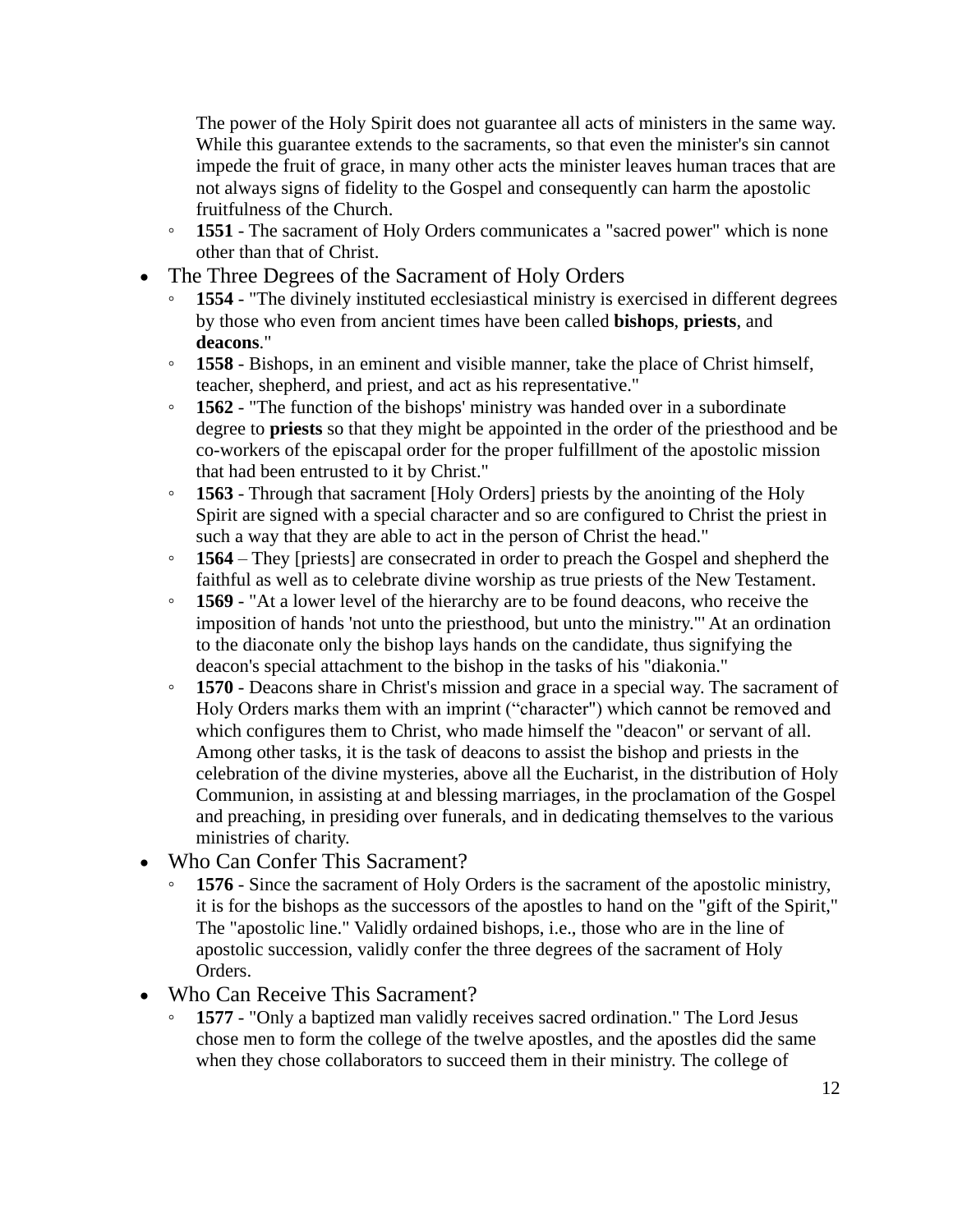bishops, with whom the priests are united in the priesthood, makes the college of the twelve an ever-present and ever-active reality until Christ's return. The Church recognizes herself to be bound by this choice made by the Lord himself. For this reason the ordination of women is not possible.

- **1578** No one has a right to receive the sacrament of Holy Orders.
- The Effects of the Sacrament of Holy Orders
	- **1584** Since it is ultimately Christ who acts and effects salvation through the ordained minister, **the unworthiness of the latter** does not prevent Christ from acting. St. Augustine states this forcefully:

As for the proud minister, he is to be ranked with the devil. Christ's gift is not thereby profaned: what flows through him keeps its purity, and what passes through him remains dear and reaches the fertile earth.... the spiritual power of the sacrament is indeed comparable to light: those to be enlightened receive it in its purity, and if it should pass through defiled beings, it is not itself defiled.

#### **Article 7 – The Sacrament of Matrimony (1601-1666)**

- Marriage in God's Plan
	- **1602** Sacred Scripture begins with the creation of man and woman in the image and likeness of God and concludes with a vision of "the wedding-feast of the Lamb." Scripture speaks throughout of marriage and its "mystery," its institution and the meaning God has given it, its origin and its end, its various realizations throughout the history of salvation, the difficulties arising from sin and its renewal "in the Lord" in the New Covenant of Christ and the Church.
	- **1603** "The intimate community of life and love which constitutes the married state has been established by the Creator and endowed by him with its own proper laws.... God himself is the author of marriage." $87$  The vocation to marriage is written in the very nature of man and woman as they came from the hand of the Creator. . . . "**The well-being of the individual person and of both human and Christian society is closely bound up with the healthy state of conjugal and family life**."
	- **1604** God who created man out of love also calls him to love the fundamental and innate vocation of every human being. For man is created in the image and likeness of God who is himself love. Since God created him man and woman, their mutual love becomes an image of the absolute and unfailing love with which God loves man. It is good, very good, in the Creator's eyes. And this love which God blesses is intended to be fruitful and to be realized in the common work of watching over creation: "and God blessed them, and God said to them: 'Be fruitful and multiply, and fill the earth and subdue it.'"
	- **1605** "Therefore a man leaves his father and his mother and cleaves to his wife, and they become one flesh." The Lord himself shows that this signifies an unbreakable union of their two lives by recalling what the plan of the Creator had been "in the beginning": "So they are no longer two, but one flesh."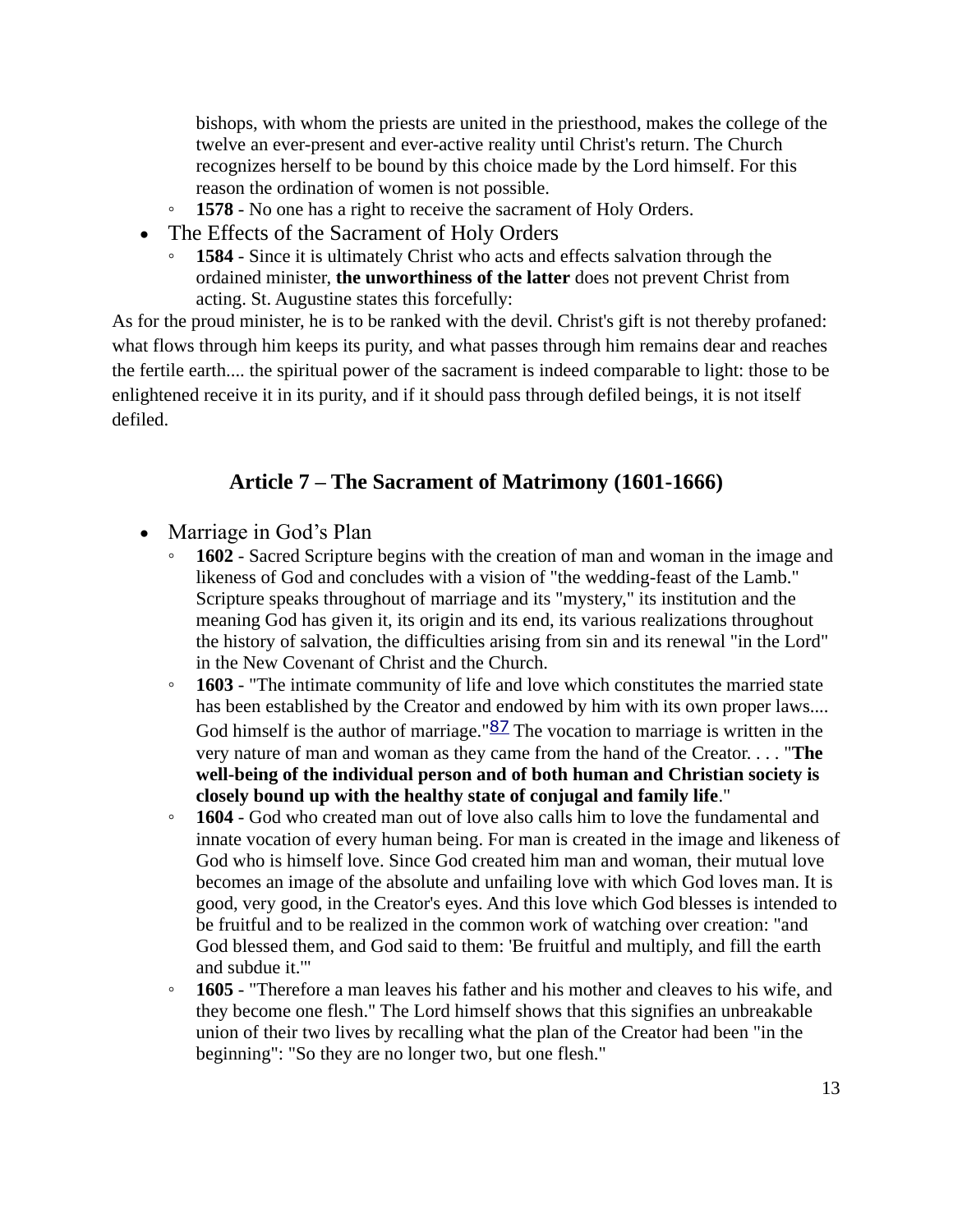- **1608** Nevertheless, the order of creation persists, though seriously disturbed. To heal the wounds of sin, man and woman need the help of the grace that God in his infinite mercy never refuses them. Without his help man and woman cannot achieve the union of their lives for which God created them "in the beginning."
- **1611** Seeing God's covenant with Israel in the image of exclusive and faithful married love, the prophets prepared the Chosen People's conscience for a deepened understanding of the unity and indissolubility of marriage. The books of Ruth and Tobit bear moving witness to an elevated sense of marriage and to the fidelity and tenderness of spouses.
- **1615** By coming to restore the original order of creation disturbed by sin, he himself gives the strength and grace to live marriage in the new dimension of the Reign of God. It is by following Christ, **renouncing themselves, and taking up their crosses** that spouses will be able to "receive" the original meaning of marriage and live it with the help of Christ. This grace of Christian marriage is a fruit of Christ's cross, the source of all Christian life.
- The Celebration of Marriage
	- **1622** It is therefore appropriate for the bride and groom to prepare themselves for the celebration of their marriage **by receiving the sacrament of penance**.
	- **1623** In the Latin Church, it is ordinarily understood that the spouses, as ministers of Christ's grace, mutually confer upon each other the sacrament of Matrimony by expressing their consent before the Church.
	- **1624** In the epiclesis of this sacrament the spouses receive the Holy Spirit as the communion of love of Christ and the Church.[124](https://www.vatican.va/archive/ENG0015/__P52.HTM#$1VD) The Holy Spirit is the seal of their covenant, the ever available source of their love and the strength to renew their fidelity.
- Matrimonial Consent
	- **1625** The parties to a marriage covenant are a baptized man and woman, free to contract marriage, who freely express their consent; "**to be free**" means: - not being under constraint;
		- not impeded by any natural or ecclesiastical law.
	- **1627** The consent consists in a "human act by which the partners mutually give themselves to each other": "I take you to be my wife" - "I take you to be my husband." This consent that binds the spouses to each other finds its fulfillment in the two "becoming one flesh."
	- **1628** If this freedom is lacking the marriage is invalid.
	- **1634 Difference of confessio**n between the spouses does not constitute an insurmountable obstacle for marriage, when they succeed in placing in common what they have received from their respective communities, and learn from each other the way in which each lives in fidelity to Christ. **But the difficulties of mixed marriages must not be underestimated**. They arise from the fact that the separation of Christians has not yet been overcome. the spouses risk experiencing the tragedy of Christian disunity even in the heart of their own home. Disparity of cult can further aggravate these difficulties. Differences about faith and the very notion of marriage, but also different religious mentalities, can become **sources of tension** in marriage,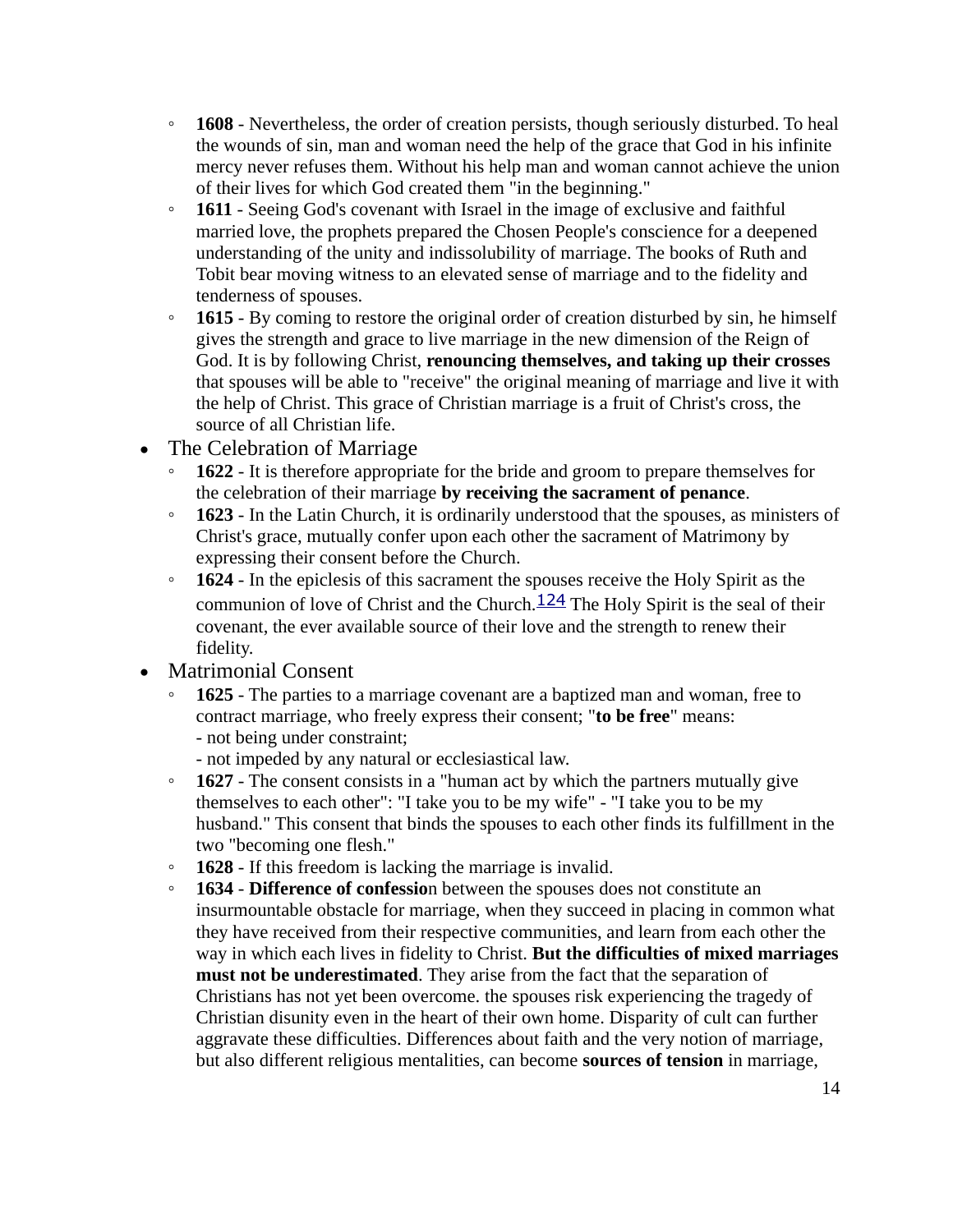especially as regards the education of children. the **temptation to religious indifference** can then arise.

- **1635** According to the law in force in the Latin Church, a mixed marriage needs for liceity the express permission of ecclesiastical authority. In case of disparity of cult an express dispensation from this impediment is required for the validity of the marriage. This permission or dispensation presupposes that both parties know and do not exclude the essential ends and properties of marriage and **the obligations assumed by the Catholic party concerning the baptism and education of the children in the Catholic Church**.
- The Effects of the Sacrament of Marriage
	- **1639** "Authentic married love is caught up into divine love."
	- **1640** Thus the marriage bond has been established by God himself in such a way that a marriage concluded and consummated between baptized persons can never be dissolved. . . . The Church does not have the power to contravene this disposition of divine wisdom.
	- **1641** "By reason of their state in life and of their order, [Christian spouses] have their own special gifts in the People of God." This grace proper to the sacrament of Matrimony is intended to perfect the couple's love and to strengthen their indissoluble unity. By this grace they "help one another to attain holiness in their married life and in welcoming and educating their children.

#### • The Goods and Requirements of Conjugal Love

- **1644** The love of the spouses requires, of its very nature, the unity and indissolubility of the spouses' community of persons, which embraces their entire life: "so they are no longer two, but one flesh." They "are called to grow continually in their communion through day-to-day fidelity to their marriage promise of total mutual self-giving." This human communion is confirmed, purified, and completed by communion in Jesus Christ, given through the sacrament of Matrimony. It is deepened by lives of the common faith and by the Eucharist received together.
- **1646** Love seeks to be definitive; it cannot be an arrangement "until further notice."
- **1649** Yet there are some situations in which **living together becomes practically impossible** for a variety of reasons. In such cases the Church permits the physical separation of the couple and their living apart. the spouses do not cease to be husband and wife before God and so are not free to contract a new union.
- **1650** Today there are numerous Catholics in many countries who have recourse to civil divorce and contract new civil unions. In fidelity to the words of Jesus Christ - "Whoever divorces his wife and marries another, commits adultery against her; and if she divorces her husband and marries another, she commits adultery" The Church maintains that **a new union cannot be recognized as valid**, if the first marriage was.
- **1652 -** "By its very nature the institution of marriage and married love is ordered to the procreation and education of the offspring and it is in them that it finds its crowning glory."
- The Domestic Church
	- **1655** These families who became believers were islands of Christian life in an unbelieving world.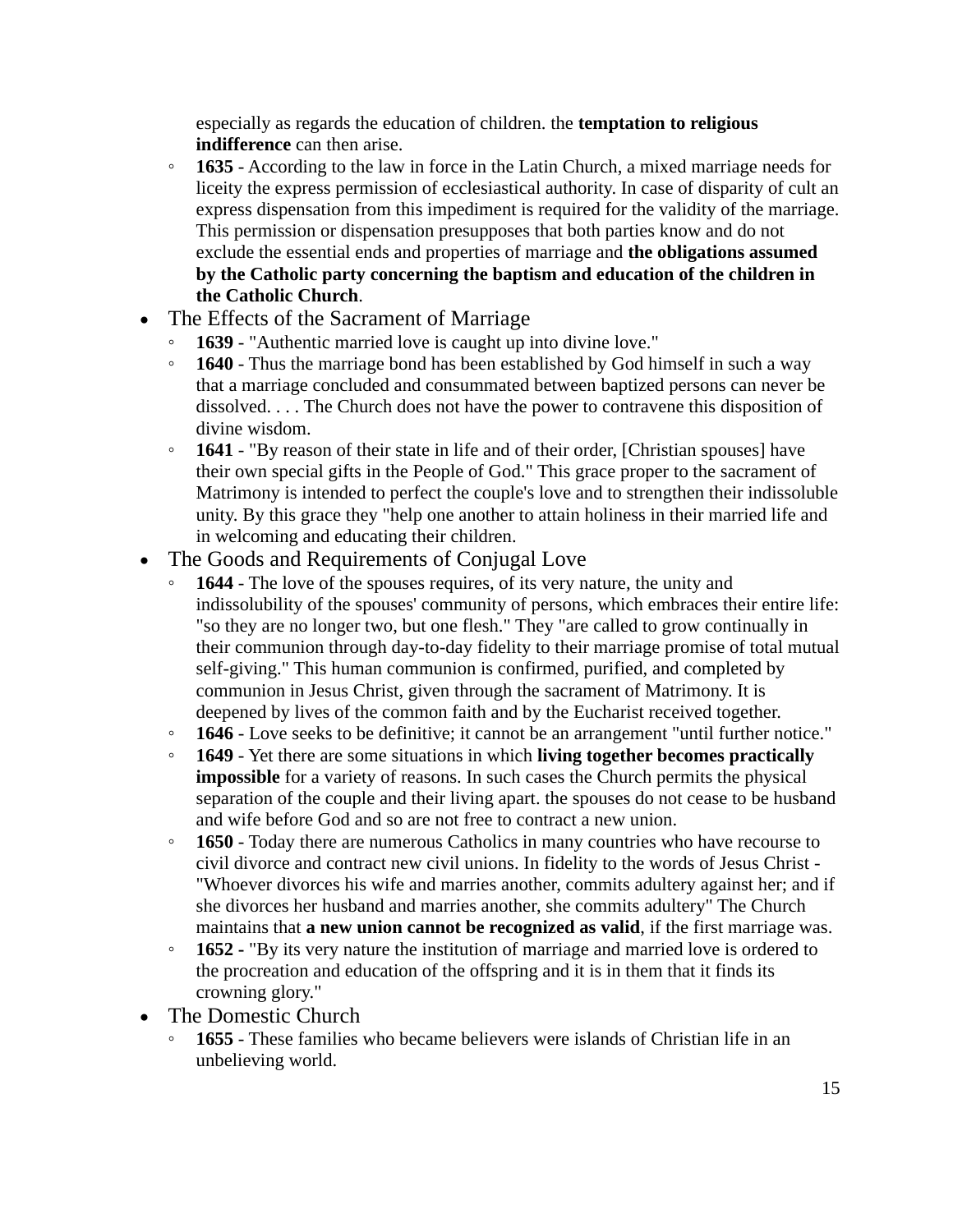- **1656** In our own time, in a world often alien and even hostile to faith, believing families are of primary importance as centers of living, radiant faith. For this reason the Second Vatican Council, using an ancient expression, calls the family the **Ecclesia domestica**. It is in the bosom of the family that parents are "by word and example . . . the first heralds of the faith with regard to their children. They should encourage them in the vocation which is proper to each child, fostering with special care any religious vocation."
- **1657** Thus **the home is the first school of Christian life** and "a school for human enrichment." Here one learns endurance and the joy of work, fraternal love, generous - even repeated - forgiveness, and above all divine worship in prayer and the offering of one's life.

## **Chapter Four: Other Liturgical Celebrations**

#### **Article 1 – Sacramentals (1667-1679)**

- **1667** "Holy Mother Church has, moreover, instituted sacramentals. These are sacred signs which bear a resemblance to the sacraments. They signify effects, particularly of a spiritual nature, which are obtained through the intercession of the Church. By them men are disposed to receive the chief effect of the sacraments, and various occasions in life are rendered holy."
- **1670** Sacramentals do not confer the grace of the Holy Spirit in the way that the sacraments do, but by the Church's prayer, they prepare us to receive grace and dispose us to cooperate with it. . . . There is scarcely any proper use of material things which cannot be thus directed toward the sanctification of men and the praise of God."
- **1673** "a major exorcism," can be performed only by a priest and with the permission of the bishop. . . . Exorcism is directed at the expulsion of demons or to the liberation from demonic possession through the spiritual authority which Jesus entrusted to his Church.

#### **Article 2 – Christian Funerals (1680-1690)**

- All the sacraments, and principally those of Christian initiation, have as their goal the last Passover of the child of God which, through death, leads him into the life of the Kingdom. Then what he confessed in faith and hope will be fulfilled: "I look for the resurrection of the dead, and the life of the world to come."
- The Christian's Last Passover
	- **1682** For the Christian the day of death inaugurates, at the end of his sacramental life, the fulfillment of his new birth begun at Baptism, the definitive "conformity" to "the image of the Son" conferred by the anointing of the Holy Spirit, and participation in the feast of the Kingdom which was anticipated in the Eucharist - even if final